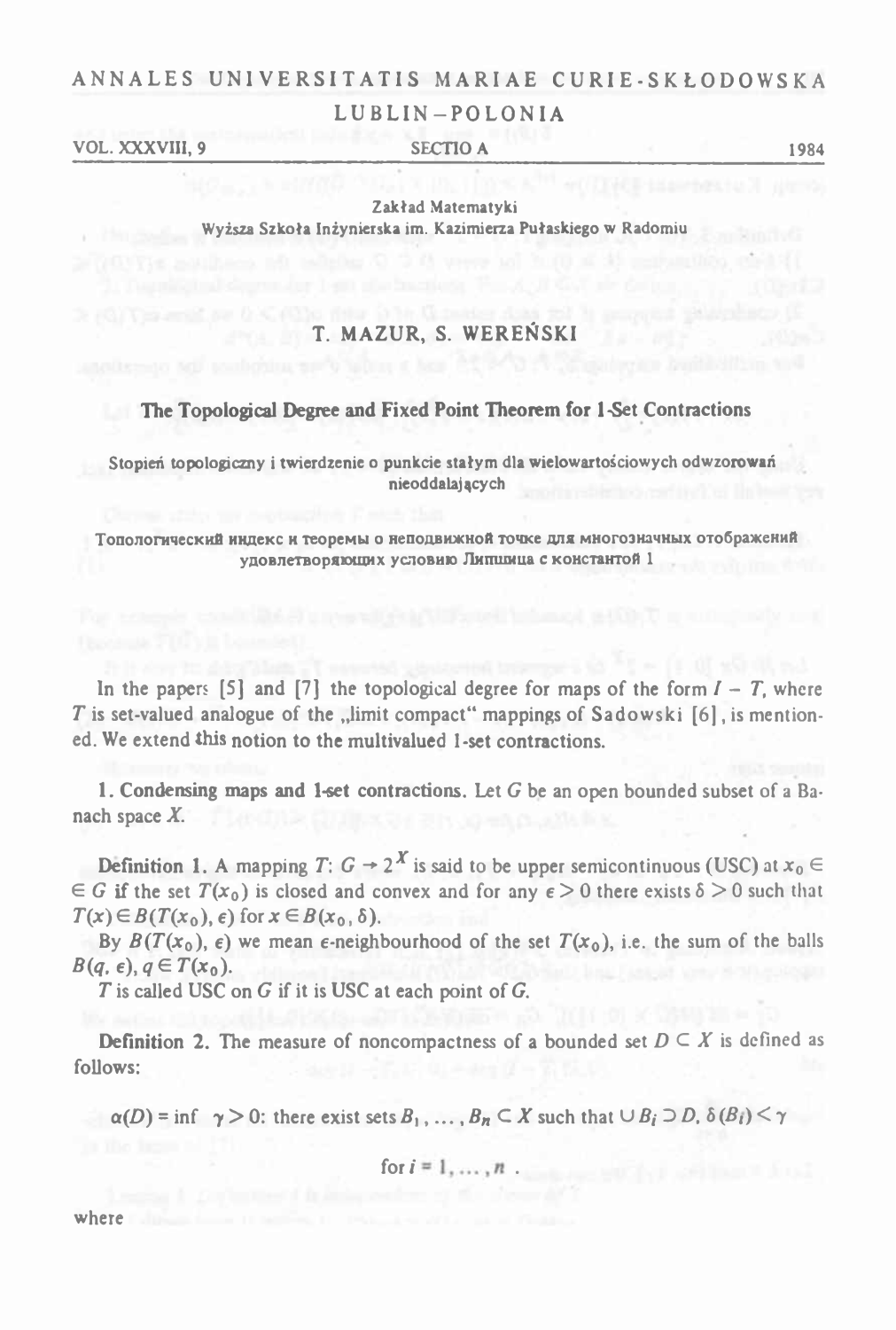$$
\delta(B_i) = \sup_{x,y \in B_i} ||x - y||
$$

(comp. Kuratowski [3]).

Definition 3. The USC mapping  $T: G \rightarrow 2^X$  such that  $T(G)$  is bounded is called:

1) *k*-set contraction  $(k \ge 0)$  if for every  $D \subseteq G$  satisfies the condition  $\alpha(T(D)) \le$  $\leq k \alpha(D)$ ,

2) condensing mapping if for each subset *D* of *G* with  $\alpha(D) > 0$  we have  $\alpha(T(D)) <$  $\langle \alpha(D) \rangle$ 

For multivalued mappings *S*, *T*:  $G \rightarrow 2^{\overline{X}}$  and a scalar *a* we introduce the operations:

$$
(S+T)(x) = \{y + z : y \in S(x), z \in T(x)\}, (aS)(x) = \{ay : y \in S(x)\}.
$$

Using the degree theory for *k*-set contractions  $(k < 1)$  we will show important fact, very usefull in further considerations.

Theorem 1. Let  $T_i$  be a multivalued  $k_i$ -set contraction for  $k_i < 1$ ,  $T_i$ :  $G \rightarrow 2^{X}$ ,  $i = 0, 1$ . *which satisfies the assumptions:.*

*T<sub>i</sub>*(*G*) *is bounded* and  $x \in T_i(x)$  for any  $x \in \partial G$ .

Let H:  $\overline{G}x$  [0, 1]  $\rightarrow 2^X$  be a segment homotopy between  $T_0$  and  $T_i$ , i.e.

$$
H(x, t) = tT_1(x) + (1 - t)T_0(x), x \in \overline{G}, t \in [0, 1].
$$

*Assume that*

$$
x \in H(x, t) \text{ for } (x, t) \in \partial G \times [0, 1].
$$

Then deg  $(I - T_0, G, 0) = \deg (I - T_1, G, 0)$ , where deg denotes degree in the sense *of* [7],/ *is the identity mapping.*

Proof. According to Theorem <sup>3</sup> Webb [7] it is sufficiently to show that *<sup>H</sup>* is USC mapping (it is easy to see) and that  $G_{\infty} = G_{\infty}(H)$  is compact (possibly empty), where

$$
G_1 = \overline{co} (H(\overline{G} \times [0,1])), \quad G_n = \overline{co} (H(\overline{G} \cap G_{n-1}) \times [0,1]))
$$

and

$$
G_{\bullet} = \bigcap_{n=1}^{\bullet} G_n.
$$

Let  $k = \max(k_0, k_1)$ . We can show

$$
\alpha(H(\overline{G}\times[0,1]))\leq k\alpha(G)
$$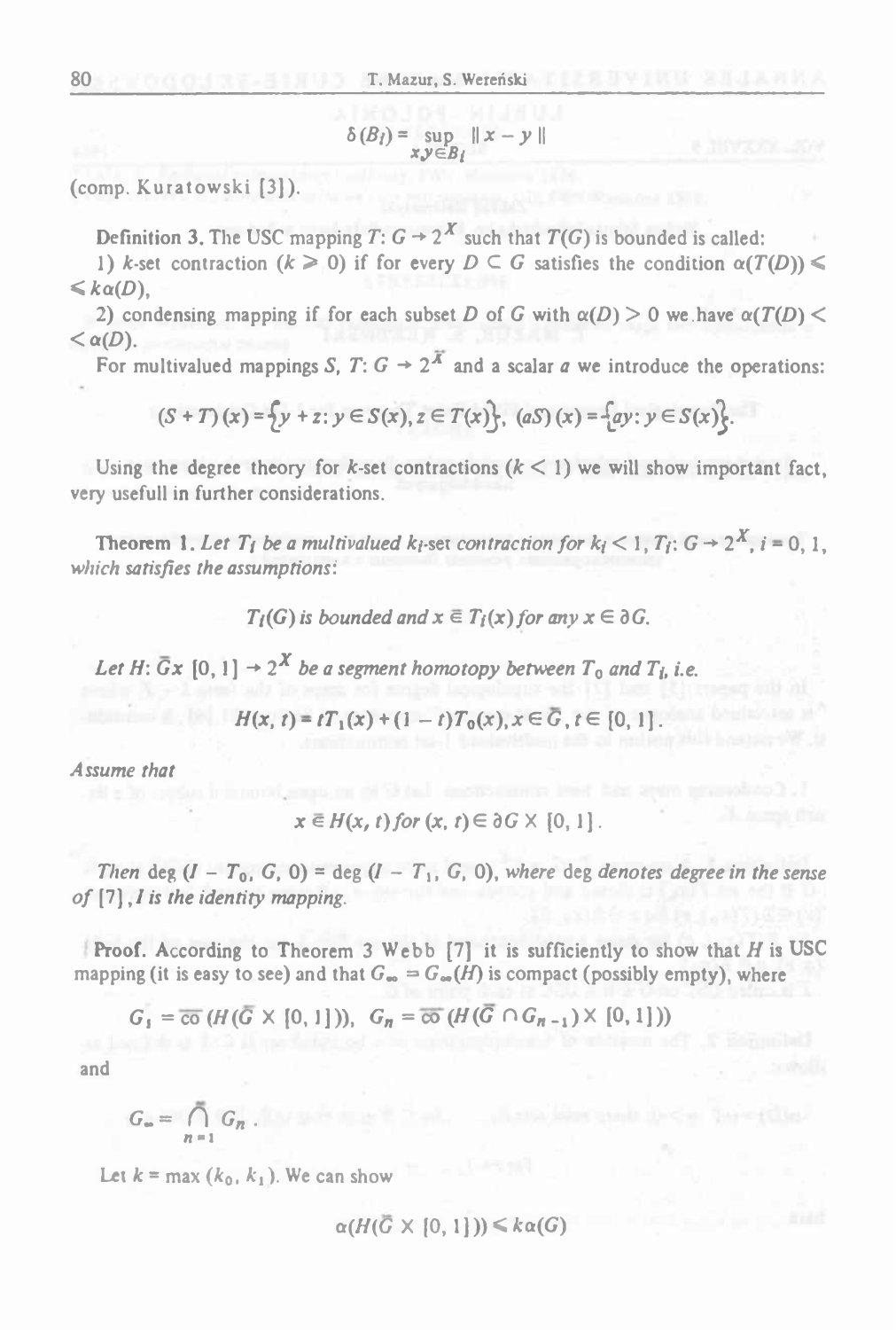and using the mathematical induction

$$
\alpha(G_{n+1}) = \alpha(H((\overline{G} \cap G_n) \times [0,1])) \leq k^{n+1} \alpha(G) \to 0 \text{ as } n \to \infty.
$$

Hence G<sub>oo</sub> is compact since it is closed.

2. Topological degree for 1-set contractions. For  $A, B \subseteq X$  we define

$$
d^*(A, B) = \sup_{a \in A} d(a, B) = \sup_{a \in A} \inf_{b \in B} \|a - b\|.
$$

Let T be a 1-set contraction,  $T: \overline{G} \rightarrow 2^X$ , and let

$$
\eta = d(0, (I - T)(\partial G)) > 0
$$

Choose strict set contraction  $T$  such that

$$
(1) \t d^*(\overline{T}(x), T(x)) \le (1/3) \eta \text{ for } x \in \overline{G}
$$

For example condition (1) is satisfying if  $\overline{T} = tT$ , where  $1 - t > 0$  is sufficiently small (because  $T(\bar{G})$  is bounded).

It is easy to show that

(2) 
$$
d(0, (I - \vec{T}) (dG)) \geq (2/3)\eta
$$
.

Moreover we obtain

$$
(3) \quad d(0, (I - \overline{T}) \, (\partial G)) \geq (2/3)\eta
$$

since  $I - \overline{T}$  is closed.

**Definition 4.** Let  $T$  be a 1-set contraction and

$$
d(0, (I-T)(\partial G)) > 0.
$$

We define the topological degree of  $T$  as follows:

$$
\deg (I - T, G, 0) = \deg (I - T, G, 0),
$$

where  $\overline{T}$  is a strict set contraction satysfying (1) and the right hand side denotes degree in the sense of [7].

**Lemma 1.** Definition 4 is independent of the choise of  $T$ . It follows from theorem 1.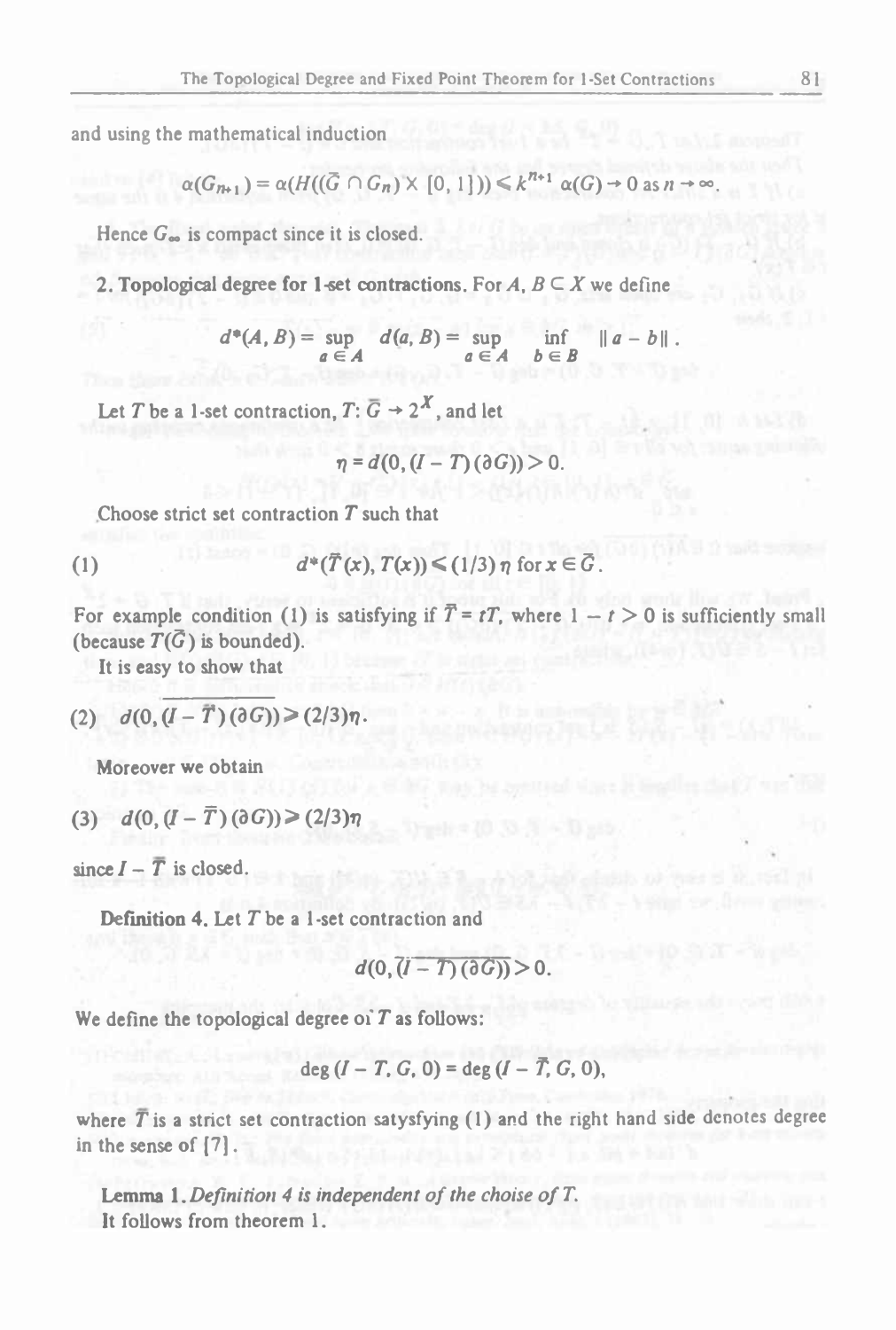Theorem 2. Let  $T: \overline{G} \rightarrow 2^X$  be a 1-set contraction and  $0 \in \overline{H} - T(0, 0)$ .

*Then the above defined degree has the following properties:*

a) If T is a strict set contraction then deg  $(I - T, G, 0)$  from definition 4 is the same *as for strict set contractions.*

b) If  $(I - T)(\overline{G})$  is closed and deg  $(I - T, G, 0) \neq 0$ , then there exists  $x \in G$  such that  $x \in T(x)$ .

c) If  $G_1$ ,  $G_2$  are open sets,  $\overline{G}_1 \cup \overline{G}_2 = \overline{G}$ ,  $G_1 \cap G_2 = \emptyset$  and  $0 \in (\overline{I} - \overline{T})(\partial \overline{G_1})$  for  $i =$ *<sup>=</sup> 1,2, then*

 $deg (I - T, G, 0) = deg (I - T, G_1, 0) + deg (I - T, G_2, 0).$ 

d) Let h:  $[0, 1] \rightarrow \{1 - T: T$  is a 1-set contraction be a continuous mapping in the following sense: for all  $t \in [0, 1]$  and  $\epsilon > 0$  there exists  $\delta > 0$  such that

$$
\sup_{x \in \overline{G}} d^*(h(t'), h(t)(x)) < \epsilon \text{ for } t' \in [0, 1], \ |t'-t| < \delta.
$$

*Suppose that*  $0 \in h(t)$  ( $\partial G$ *)for all*  $t \in [0, 1]$ *. Then* deg  $(h(t), G, 0) =$  const (t).

Proof. We will show only d). For this proof it is sufficient to verify, that if  $T: G \rightarrow 2^X$ is a 1-set contraction,  $\eta = d(0, (I - T)(\partial G)) > 0$ , S:  $G \rightarrow 2^{X}$  is a 1-set contraction such that  $I - S \in U(T, (\eta/4))$ , where

 $U(T, r) = \{I - S : S \text{ is } 1\text{-set contraction and } \sup_{x \in G} d^*(\mathcal{U} - S)(x), (I - T)(x)) < r\},$ 

then

(4) 
$$
\deg (I - T, G, 0) = \deg (I - S, G, 0).
$$

In fact, it is easy to check, that for  $I - S \in U(T, (\eta/4))$  and  $\lambda \in (0, 1)$  with  $1-\lambda$  sufficiently small, we have  $I - \lambda T$ ,  $I - \lambda S \in U(T, (\eta/2))$ . By definition 4 it is

deg  $(I - T, G, 0) =$  deg  $(I - \lambda T, G, 0)$  and deg  $(I - S, G, 0) =$  deg  $(I - \lambda S, G, 0)$ .

We will prove the equality of degrees of  $I - \lambda T$  and  $I - \lambda S$ . Consider the mapping

$$
H(t)(x) = t(I - \lambda T)(x) + (1 - t)(I - \lambda S)(x).
$$

Using the property

$$
d^{*}(aA+bB,a\widetilde{A}+b\widetilde{B})\leq |a|d^{*}(A,\widetilde{A})+|b|d^{*}(B,\widetilde{B})
$$

we can show that  $H(t) \in U(T, (\eta/2))$  so that  $0 \in H(t)$  ( $\partial G$ ). Hence, in view of theorem 1, we obtain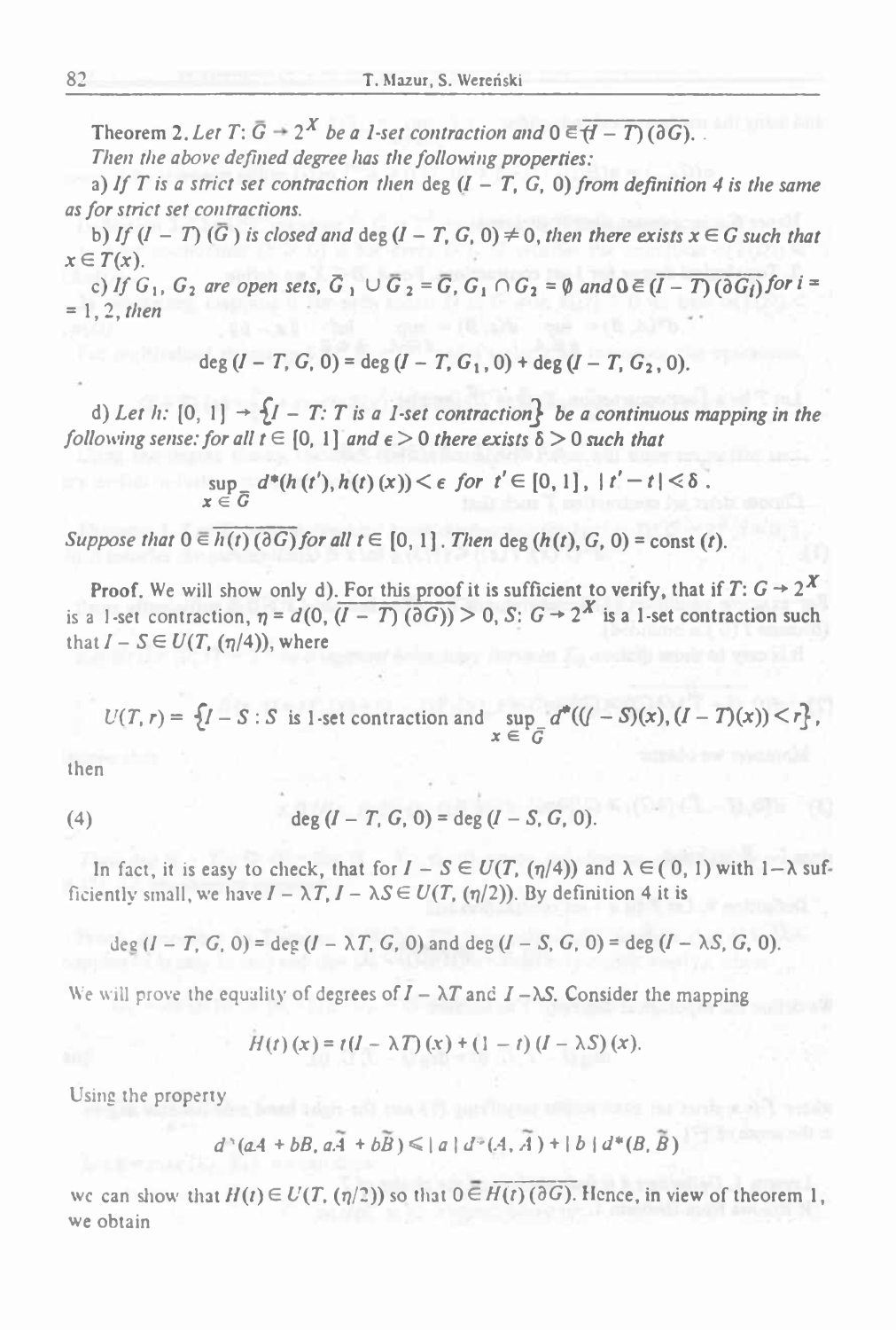$$
\deg (I - \lambda T, G, 0) = \deg (I - \lambda S, G, 0)
$$

and so (4) is true.

3. The fixed point theorem. Theorem 3. *Let <sup>G</sup> be an open subset of <sup>a</sup> Banach space X* and T:  $\overline{G}$  + 2<sup>X</sup> be USC 1-set contraction such that  $(I - T)(\overline{G})$  and  $(I - T)(\partial G)$  are clos $ed.$  *Suppose that there exists*  $w \in G$  *with* 

(5) 
$$
T(x) - w \not\supseteq m(x - w) \text{ for } x \in \partial G, m > 1.
$$

*Then there exists*  $x \in \overline{G}$  *such that*  $x \in T(x)$ .

Proof. According to theorem <sup>2</sup> we have to show that the homotopy

$$
H(t)(x) = (I - tT)(x) + (1 - t)w, t \in [0, 1], x \in \bar{G},
$$

satisfies the condition

$$
0 \in \overline{H(t) \left(\partial G\right)} \text{ for all } t \in [0, 1].
$$

But the sets  $H(t)$  ( $\partial G$ ),  $t \in [0, 1]$ , are closed:  $H(1)$  ( $\partial G$ ) =  $(I - T)(\partial G)$  by assumption, and  $H(t)$  ( $\partial G$ ),  $t \in [0, 1)$  because *tT* is strict set contraction. But the sets  $H(t)$  ( $\partial G$ ),  $t \in [0, 1]$ , are closed:  $H(1)$  ( $\partial G$ ) =  $(I - T)$  ( $\partial G$ ) by assump-<br>n, and  $H(t)$  ( $\partial G$ ),  $t \in [0, 1]$  because  $tT$  is strict set contraction.<br>Hence it is sufficient to check that  $0 \in H(t)$  ( $\partial G$ 

Hence it is sufficient to check that  $0 \in H(t)$  ( $\partial G$ ).

 $1/t(x - w) \in T(x) - w$ . Contradiction with (5).

3) The case  $0 \in H(1)$  (x) for  $x \in \partial G$  may be omitted since it implies that *T* has fixed point on  $\partial G$ .

Finally, from theorem 2 we obtain

$$
deg (I - T, G, 0) = deg (I - w, G, 0) = 1
$$

and there is  $x \in G$  such that  $x \in T(x)$ .

#### REFERENCES

- [1] Cellina, A., Lasota, A., A new approach to the definition of topological degree for multivalued *mappings,* Atti Accad. Rend. <sup>47</sup> (1969), 434-440.
- (2] Lloyd. N. G., *Degree Theory.* Cambridge University Press, Cambridge 1978.
- [3] Kuratowski. K., *Sur les espaces complete,* Fund. Math. <sup>15</sup> (1930), 301-309.
- [4] Nussbaum, R. D., The fixed point index and asymptotic fixed point theorem for k-set contrac*tions,* Bull. Amer. Math. Soc. <sup>75</sup> (1969), 490-495.
- [5] Petryshyn, W. V., Fitzpatrick, P. M., *<sup>A</sup> degree theory, fixed point theorem and mapping theorems for multivalued noncompact mappings,* Trans. Amer. Math. Soc. <sup>194</sup> (1974), 1-25.
- 16) Sadowski, 13. N.. *On <sup>a</sup> fixed point principle,* Funct. Anal. Appl. 1 (1967), 74-76.